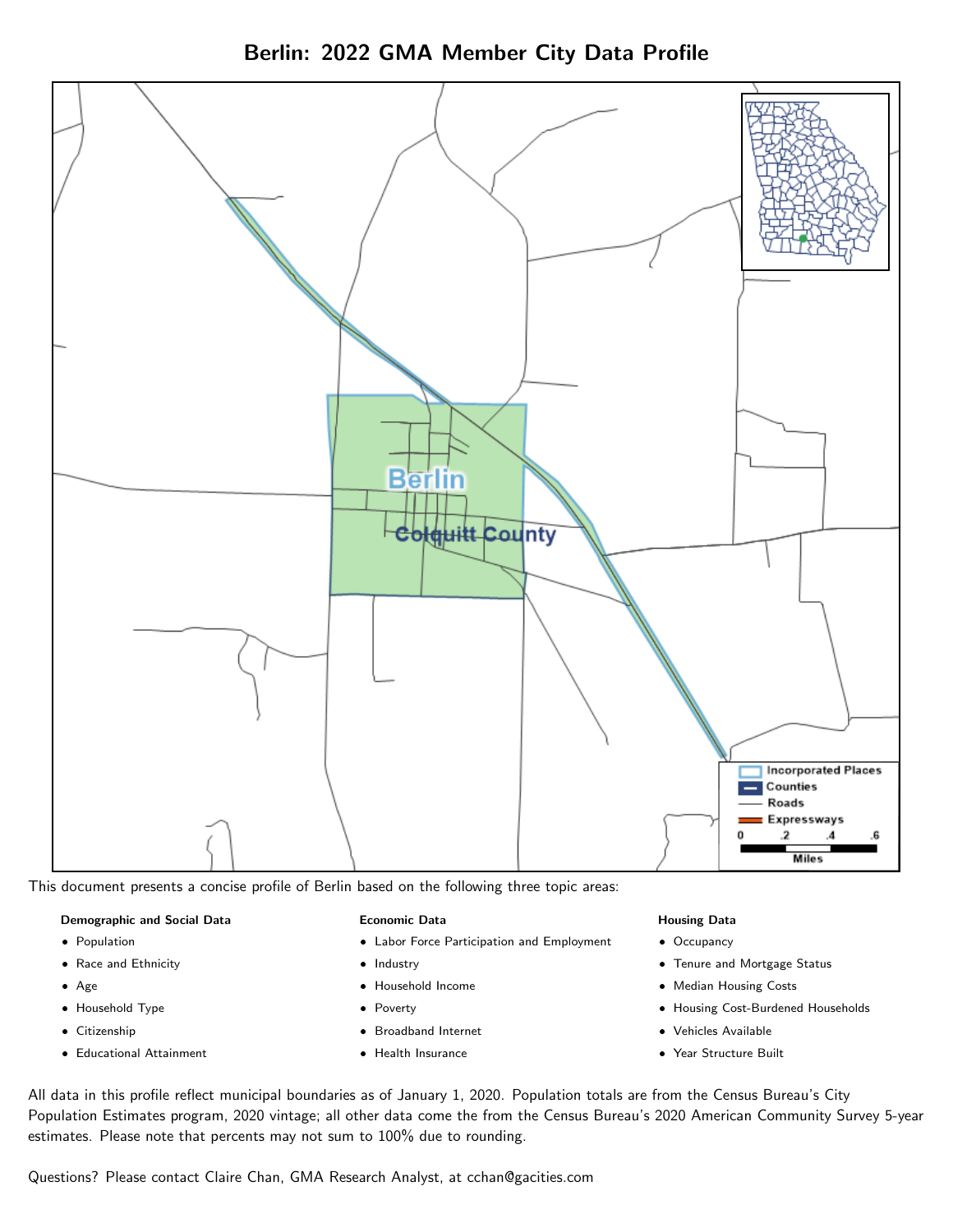# Berlin: Demographic and Social





### **Citizenship**



Source: American Community Survey, 2020 5-year estimates, table B05002 Source: American Community Survey, 2020 5-year estimates, table B15002

#### Race and Ethnicity



Source: U.S. Census Bureau, City Population Estimates, 2020 vintage Source: American Community Survey, 2020 5-year estimates, table B03002

## Household Type



Source: American Community Survey, 2020 5-year estimates, table B01001 Source: American Community Survey, 2020 5-year estimates, table B11001

### Educational Attainment



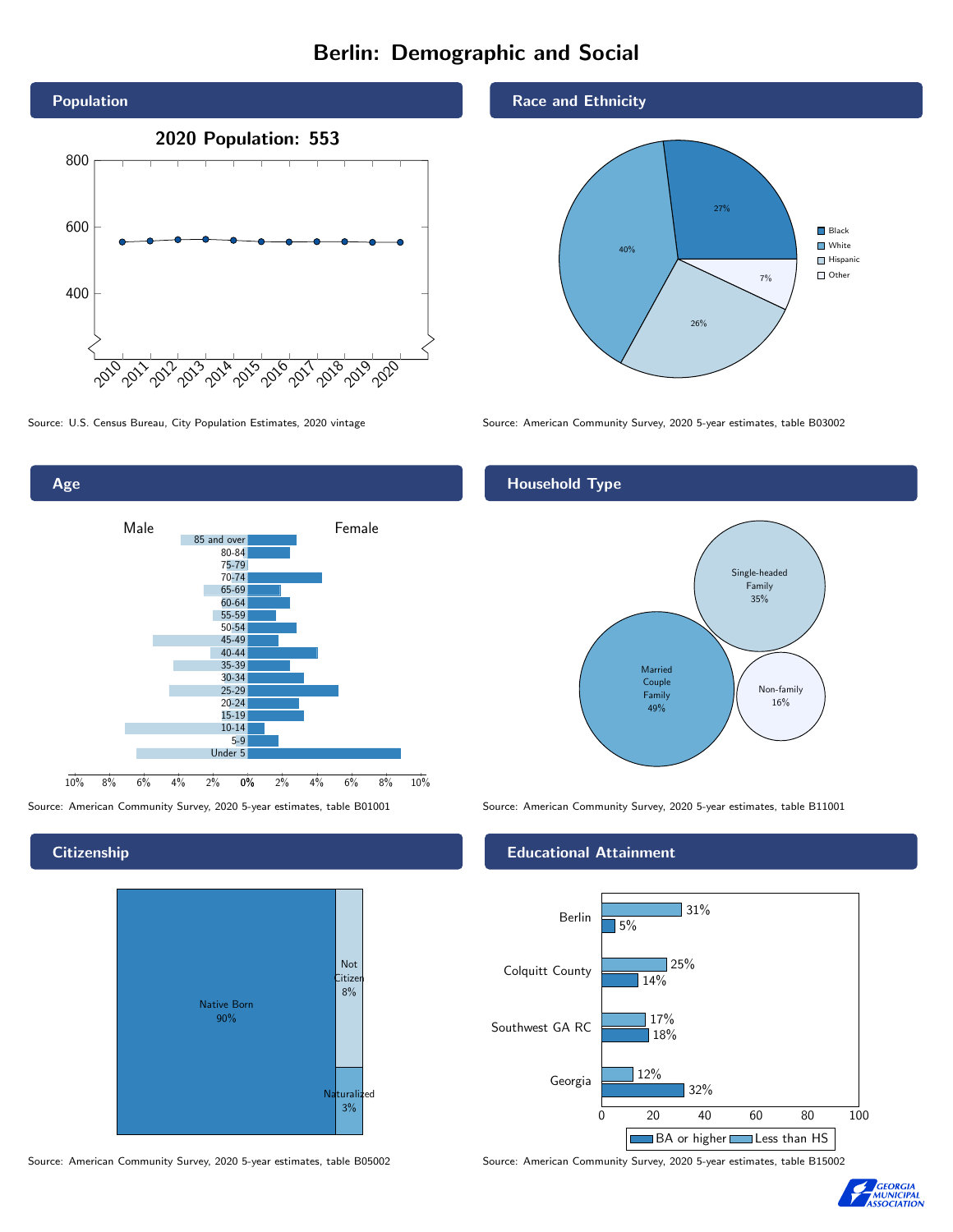# Berlin: Economic





Source: American Community Survey, 2020 5-year estimates, table B23001 Note: Unemployment rate is based upon the civilian labor force.

### Industry

| Agriculture, forestry, fishing and hunting, and mining      | 14%   |
|-------------------------------------------------------------|-------|
| Construction                                                | 17%   |
| Manufacturing                                               | 22%   |
| <b>Wholesale Trade</b>                                      | $1\%$ |
| Retail Trade                                                | 12%   |
| Transportation and warehousing, and utilities               | $4\%$ |
| Information                                                 | $0\%$ |
| Finance and insurance, real estate, rental, leasing         | $0\%$ |
| Professional, scientific, mgt, administrative, waste mgt    | 3%    |
| Educational services, and health care and social assistance | 15%   |
| Arts, entertainment, recreation, accommodation, food        | 9%    |
| service                                                     |       |
| Other services, except public administration                | $1\%$ |
| Public administration                                       | $4\%$ |

Source: American Community Survey, 2020 5-year estimates, table C24030



Source: American Community Survey, 2020 5-year estimates, tables B19013 and B19025 Source: American Community Survey, 2020 5-year estimates, table B17010

Broadband Internet No 36% Yes 64%

#### Health Insurance



Source: American Community Survey, 2020 5-year estimates, table B28002 Source: American Community Survey, 2020 5-year estimates, table B18135



#### Poverty